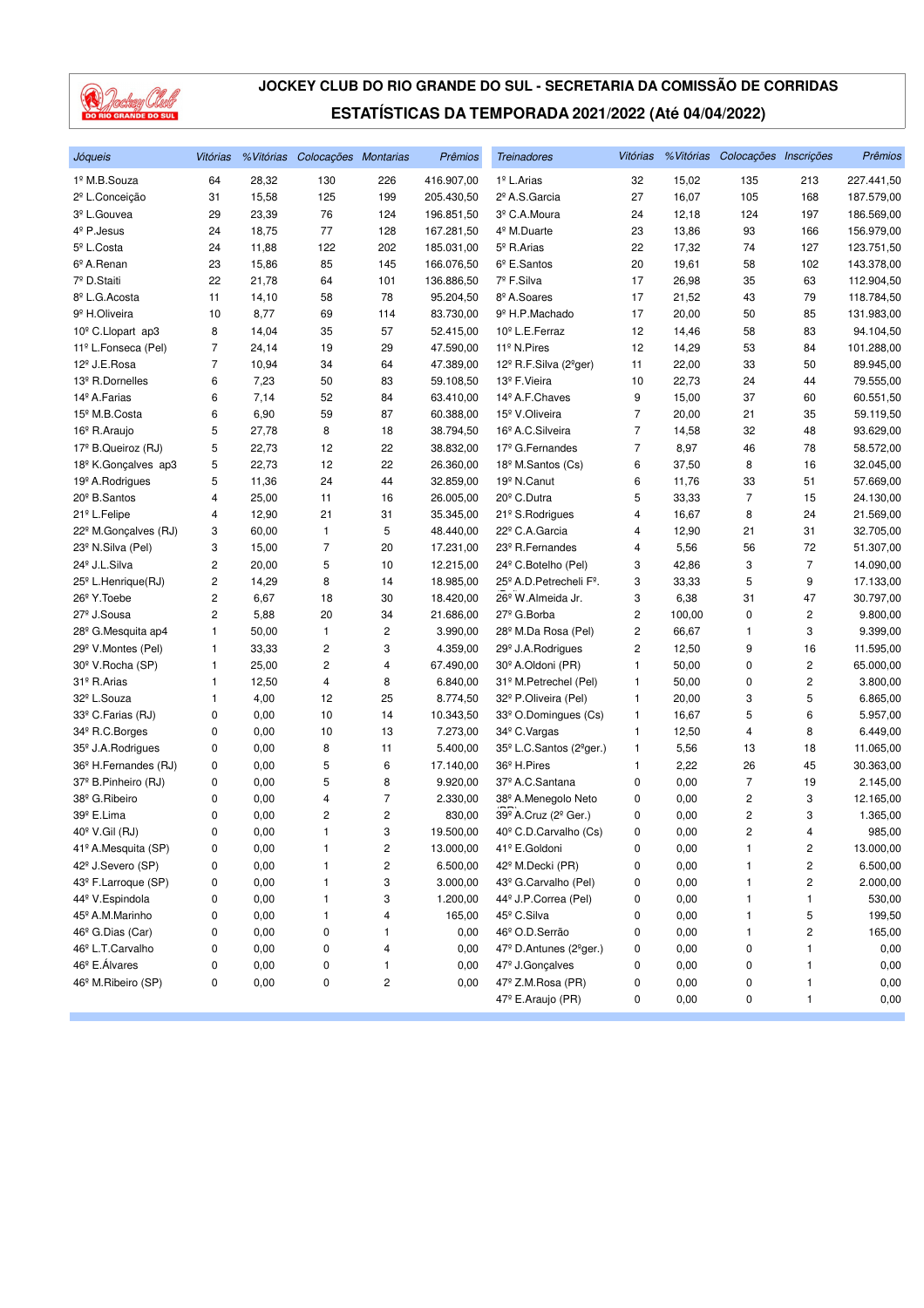

| Reprodutores                                         |                |                         |                         | Corr. Ganh Vit. Coloc. | Prêmios    | Avós Maternos                                  |    |                         |                         | Corr. Ganh Vit. Coloc. | Prêmios    |
|------------------------------------------------------|----------------|-------------------------|-------------------------|------------------------|------------|------------------------------------------------|----|-------------------------|-------------------------|------------------------|------------|
| 1º Tiger Heart-(Scatmandu)                           | 22             | 13                      | 25                      | 38                     | 141.050,50 | 1º Roi Normand-(Exclusive Native)              | 26 | 12                      | 25                      | 88                     | 165.133,00 |
| 2 <sup>º</sup> Wired Bryan-USA(Stormy Atlantic)      | 23             | 10                      | 18                      | 35                     | 109.550,00 | 2 <sup>°</sup> Wild Event-(Wild Again)         | 18 | 8                       | 18                      | 39                     | 127.720,00 |
| 3 <sup>º</sup> Oliver Zip-USA(City Zip)              | 15             | 6                       | 16                      | 45                     | 120.644,00 | 3 <sup>º</sup> Magical Mile-(J.O.Tobin)        | 7  | 5                       | 13                      | 9                      | 72.190,00  |
| 4º Forestry-(Storm Cat)                              | 15             | 5                       | 15                      | 33                     | 96.479,00  | 4 <sup>º</sup> Mensageiro Alado-(Ghadeer)      | 12 | 8                       | 12                      | 29                     | 73.071,50  |
| 5º Adriano-(A.P. Indy)                               | 13             | 7                       | 13                      | 40                     | 88.712,50  | 5 <sup>°</sup> Put It Back-(Honour and Glory)  | 12 | 5                       | 9                       | 21                     | 49.078,50  |
| 6 <sup>°</sup> Midshipman-(Unbridled'S Song)         | 7              | 4                       | 13                      | 17                     | 74.458,00  | 6º Blade Prospector-(Music Prospector)         | 10 | $\overline{7}$          | 8                       | 27                     | 61.297,00  |
| 7º Agnes Gold-(Sunday Silence)                       | 14             | 7                       | 12                      | 34                     | 70.819,50  | 7º Grand Slam-PR(Gone West)                    | 3  | $\mathbf{1}$            | 7                       | $\overline{7}$         | 35.137,00  |
| 8 <sup>º</sup> Glória de Campeão-(Impression)        | 9              | 6                       | 11                      | 28                     | 76.002,00  | 8 <sup>°</sup> First American-(Quiet American) | 9  | 5                       | 6                       | 30                     | 54.755,00  |
| 9 <sup>º</sup> Billion Dollar-(Put It Back)          | 16             | 9                       | 10                      | 32                     | 69.942,50  | 9 <sup>º</sup> Point Given-(Thunder Gulch)     | 8  | 5                       | 6                       | 20                     | 41.837,50  |
| 10 <sup>°</sup> Goldikovic-(Galileo)                 | 17             | 8                       | 9                       | 41                     | 80.275,50  | 10 <sup>°</sup> Know Heights-(Shirley Heights) | 7  | 4                       | 6                       | 20                     | 36.241,50  |
| 11º Unbridled Star-(Honour and Glory)                | 4              | 4                       | 9                       | 14                     | 48.014,50  | 11º Watchmon-(Maria'S Mon)                     | 2  | 2                       | 6                       | $\overline{7}$         | 33.540,00  |
| 12 <sup>°</sup> Victory Is Ours-(Northern Afleet)    | 14             | 6                       | 8                       | 33                     | 78.320,00  | 12 <sup>º</sup> Tiger Heart-(Scatmandu)        | 4  | 3                       | 6                       | 10                     | 30.989,00  |
| 13 <sup>º</sup> Koller-ARG(Orpen)                    | 11             | 4                       | 7                       | 35                     | 68.548,00  | 13º Public Purse-(Private Account)             | 12 | 4                       | 5                       | 33                     | 52.075,50  |
| 14 <sup>°</sup> Desejado Thunder-(Durban Thunder)    | 11             | 6                       | 7                       | 21                     | 50.508,00  | 14º Redattore-(Roi Normand)                    | 7  | 3                       | 5                       | 30                     | 47.999,00  |
| 15 <sup>°</sup> Alcorano-(Public Purse)              | 6              | 4                       | 7                       | 15                     | 47.322,00  | 15 <sup>°</sup> Tiznow-(Cee'S Tizzy)           | 2  | 2                       | 5                       | 5                      | 42.100,00  |
| 16 <sup>°</sup> Tokay-(Wild Event)                   | 15             | 5                       | 6                       | 33                     | 54.605,50  | 16 <sup>°</sup> Crimson Tide-(Sadler'S Wells)  | 10 | 3                       | 5                       | 22                     | 39.509,00  |
| 17º First American-(Quiet American)                  | 4              | 3                       | 6                       | 10                     | 53.160,00  | 17º Choctaw Ridge-USA(Mr.Prospector)           | 7  | 5                       | 5                       | 17                     | 32.702,50  |
| 18 <sup>°</sup> Courtier-(Pioneerof The Nile)        | 12             | 4                       | 5                       | 33                     | 46.141,50  | 18 <sup>°</sup> A.P. Indy-(Seattle Slew)       | 1  | 1                       | 5                       | 2                      | 32.150,00  |
| 19 <sup>º</sup> Drosselmeyer-USA(Distorted Humor)    | 8              | 5                       | 5                       | 29                     | 35.669,00  | 19º Spring Halo-(Southern Halo)                | 10 | 3                       | 5                       | 19                     | 25.755,00  |
| 20 <sup>°</sup> Holding Glory-(Public Purse)         | 5              | 3                       | 4                       | 18                     | 48.714,00  | 20 <sup>°</sup> Sulamani-(Hernando)            | 3  | 2                       | 4                       | 16                     | 30.509,00  |
| 21º Salto-(Pivotal)                                  | 8              | 3                       | 4                       | 26                     | 36.457,00  | 21º Whywhywhy-(Mr.Greeley)                     | 1  | $\mathbf{1}$            | 4                       | 6                      | 26.424,00  |
| 22 <sup>°</sup> Embaixador Inglês-SP(First American) | 4              | 3                       | 4                       | 17                     | 31.741,50  | 22 <sup>°</sup> Inexplicable-(Miswaki)         | 7  | 2                       | 4                       | 13                     | 25.903,00  |
| 23 <sup>°</sup> Un Belini-(Put It Back)              | 3              | 1                       | 4                       | 12                     | 30.600,00  | 23 <sup>°</sup> Our Emblem-(Mr. Prospector)    | 2  | 1                       | 4                       | 6                      | 25.815,00  |
| 24 <sup>°</sup> Kodiak Kowboy-USA(Posse)             | 7              | 3                       | 4                       | 10                     | 24.575,00  | 24 <sup>°</sup> Top Hat-(Royal Academy)        | 1  | $\mathbf{1}$            | 4                       | 10                     | 22.120,00  |
| 25 <sup>°</sup> Union Avenue-USA(Gone West)          | 7              | 3                       | 4                       | 10                     | 23.646,50  | 25 <sup>°</sup> American Gipsy-(Septième Ciel) | 4  | 2                       | 4                       | 5                      | 21.510,00  |
| 26 <sup>°</sup> Mr.Angra-(Romarin)                   | 1              | 1                       | 4                       | 10                     | 22.120,00  | 26 <sup>°</sup> Cape Town-(Seeking The Gold)   | 3  | $\overline{\mathbf{c}}$ | 3                       | 9                      | 32.267,00  |
| 27 <sup>°</sup> Poker Face-(Wild Event)              | 4              | 3                       | 4                       | 11                     | 21.840,00  | 27º Vettori-(Machiavellian)                    | 7  | 3                       | 3                       | 9                      | 31.158,00  |
| 28 <sup>°</sup> Crocodilo Dandy-PR(Belong To Me)     | 3              | 2                       | 4                       | $\overline{7}$         | 21.099,00  | 28 <sup>°</sup> Ghadeer-(Lyphard)              | 5  | 3                       | 3                       | 22                     | 26.521,50  |
| 29 <sup>°</sup> Redattore-(Roi Normand)              | 9              | 3                       | 3                       | 49                     | 47.784,00  | 29 <sup>°</sup> Spend A Buck-(Buckaroo)        | 6  | 2                       | 3                       | 21                     | 25.451,50  |
| 30° Catcher In The Sky-(Catcher In The Rye)          | 5              | 3                       | 3                       | 23                     | 27.686,00  | 30 <sup>°</sup> Notation-(Well Decorated)      | 4  | $\mathbf{1}$            | 3                       | 6                      | 23.424,00  |
| 31º Que Fenômeno-(Northern Afleet)                   | 4              | $\overline{\mathbf{c}}$ | 3                       | 12                     | 25.100,00  | 31º Nedawi-(Rainbow Quest)                     | 5  | 3                       | 3                       | 9                      | 21.620,00  |
| 32º Phone Time-(Gilded Time (USA))                   | 6              | 3                       | 3                       | 18                     | 24.262,00  | 32 <sup>°</sup> Mark Of Esteem-(Darshaan)      | 3  | 2                       | 3                       | 6                      | 20.948,00  |
| 33º É do Sul-(Irish Fighter)                         | 1              | 1                       | 3                       | 5                      | 23.199,00  | 33º Lil'S Lad-(Pine Bluff)                     | 1  | 1                       | 3                       | 12                     | 19.768,00  |
| 34 <sup>°</sup> Quick Road-(Jules)                   | 2              | 1                       | 3                       | 18                     | 23.019,00  | 34 <sup>°</sup> Northern Afleet-(Afleet)       | 7  | 3                       | 3                       | 10                     | 19.475,00  |
| 35 <sup>°</sup> Public Purse-(Private Account)       | 5              | 2                       | 3                       | 16                     | 21.753,00  | 35 <sup>°</sup> Minstrel Glory-(The Minstrel)  | 4  | 2                       | 3                       | 6                      | 17.605,00  |
| 36 <sup>°</sup> Pioneering-(Mr.Prospector)           | 5              | 2                       | 3                       | 15                     | 18.175,00  | 36 <sup>°</sup> Romarin-(Itajara)              | 2  | 2                       | 3                       | $\overline{4}$         | 15.609,00  |
| 37º Acteon Man-(Be My Chief)                         | 2              | 1                       | 3                       | 3                      | 17.700,00  | 37 <sup>°</sup> Odysseus-(Sail Through)        | 1  | 1                       | 3                       | 3                      | 14.490,00  |
| 38º Nedawi-(Rainbow Quest)                           | 4              | 3                       | 3                       | 9                      | 15.680,00  | 38º Woodman-(Mr.Prospector)                    | 1  | $\mathbf{1}$            | 3                       | 6                      | 13.705,00  |
| 39º Taludo-(Music Prospector)                        | 3              | 2                       | 3                       | 4                      | 13.110,00  | 39º Salute The Sarge-(Forest Wildcat)          | 2  | $\mathbf{1}$            | $\overline{\mathbf{c}}$ | 11                     | 28.313,00  |
| 40 <sup>°</sup> Mike Toor-(Dodge)                    | $\overline{c}$ | 1                       | 3                       | 1                      | 10.125,00  | 40 <sup>°</sup> Roman Ruler-(Fusaichi Pegasus) | 1  | $\mathbf{1}$            | 2                       | $\mathbf{1}$           | 27.200,00  |
| 41º Wild Event-(Wild Again)                          | 6              | 2                       | $\overline{\mathbf{c}}$ | 12                     | 52.430,00  | 41º Clackson-(I Say)                           | 5  | $\overline{\mathbf{c}}$ | $\sqrt{2}$              | 21                     | 22.730,00  |
| 42º Out Of Control-(Vettori)                         | 8              | 2                       | 2                       | 30                     | 29.436,50  | 42º Pioneering-(Mr.Prospector)                 | 3  | 1                       | 2                       | 15                     | 21.062,00  |
| 43 <sup>°</sup> Put It Back-(Honour and Glory)       | 8              | 2                       | 2                       | 26                     | 27.213,00  | 43º Dodge-(Mr.Prospector)                      | 10 | 2                       | $\overline{\mathbf{c}}$ | 26                     | 20.508,00  |
| 44 <sup>°</sup> Jeune-Turc-(Know Heights)            | 4              | 2                       | 2                       | 20                     | 24.882,00  | 44º Puerto-Madero-(Fast Gold)                  | 3  | 2                       | $\overline{\mathbf{c}}$ | 13                     | 20.095,00  |
| 45 <sup>°</sup> La Fúria Negra-PR(Mensageiro Alado)  | 4              | 2                       | $\overline{\mathbf{c}}$ | 13                     | 16.604,50  | 45 <sup>°</sup> Fast Fingers-(Mt.Livermore)    | 4  | $\mathbf 2$             | $\sqrt{2}$              | 14                     | 19.154,50  |
| 46 <sup>°</sup> Hat Trick-(Sunday Silence)           | 3              | 2                       | $\overline{\mathbf{c}}$ | 9                      | 14.925,00  | 46 <sup>°</sup> Linngari-(Indian Ridge)        | 1  | 1                       | $\boldsymbol{2}$        | 2                      | 14.600,00  |
| 47º Sanduka-(Wild Event)                             | 1              | 1                       | 2                       | 8                      | 13.670,00  | 47º Gilded Time (USA)-(Timeless Moment)        | 4  | 1                       | $\overline{\mathbf{c}}$ | 7                      | 13.604,50  |
| 48º Eyeofthetiger-(Tempranero)                       | 2              | 1                       | 2                       | 8                      | 12.687,50  | 48 <sup>°</sup> Burooj-(Danzig)                | 5  | 1                       | 2                       | 14                     | 13.583,50  |
| 49º Arambaré-(Jarraar)                               | 1              |                         | 2                       | 3                      | 10.965,00  | 49º Fahim-(Green Desert)                       | 3  | 2                       | 2                       | 11                     | 13.483,00  |
| 50 <sup>°</sup> Crafty C.T.-(Crafty Prospector)      | 3              | 1                       | $\overline{c}$          | 6                      | 9.570,00   | 50 <sup>°</sup> Amigoni-(Danehill)             | 5  | 2                       | $\sqrt{2}$              | 12                     | 13.340,00  |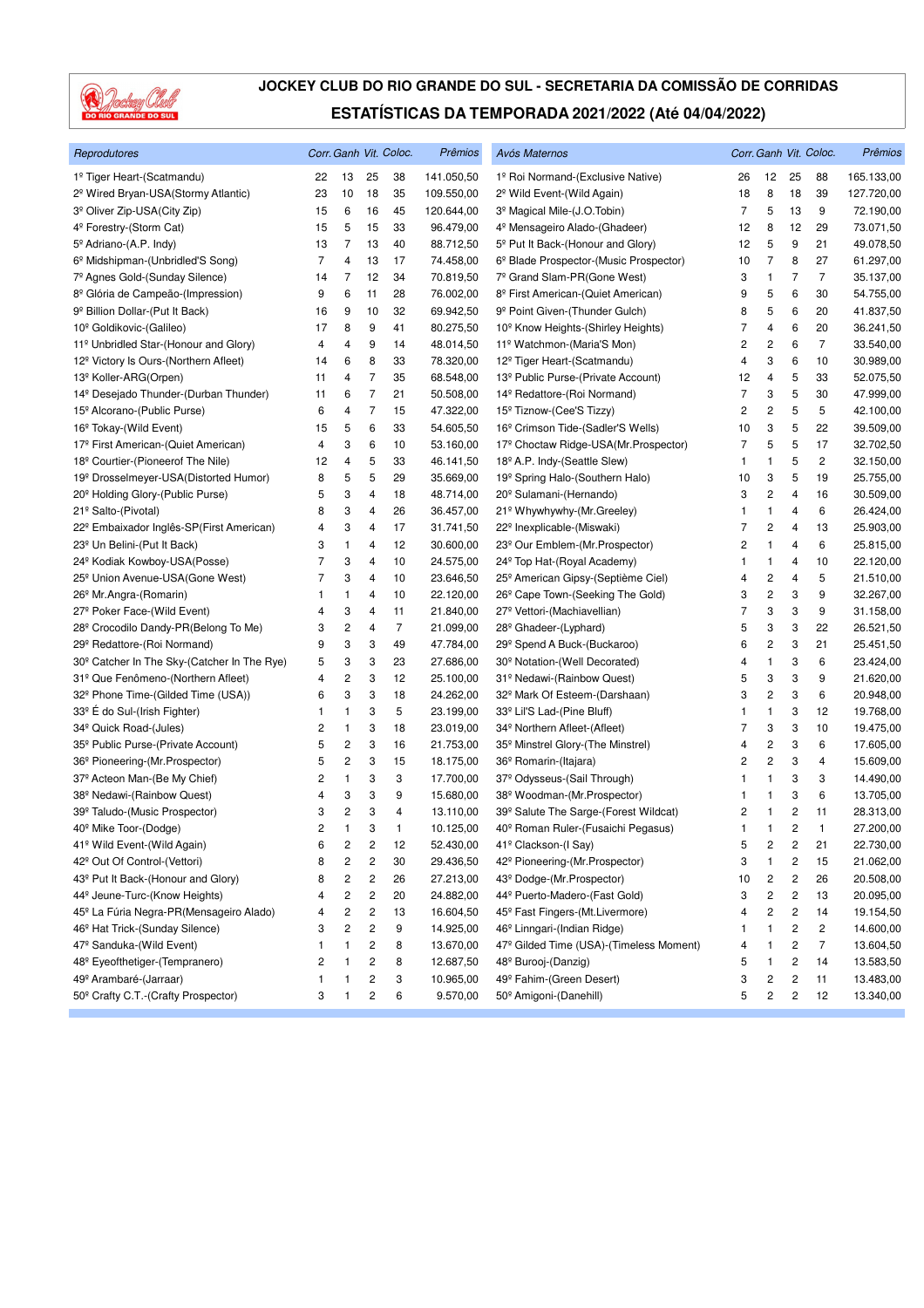

| Proprietários                                   |                         |                         |                         | Corr. Ganh Vit. Coloc. | Prêmios    | Criadores                                    |    |                         |                | Corr. Ganh Vit. Coloc. | Prêmios    |
|-------------------------------------------------|-------------------------|-------------------------|-------------------------|------------------------|------------|----------------------------------------------|----|-------------------------|----------------|------------------------|------------|
| 1º Global Oil Distribuidora de Petróleo Ltda    | 23                      | 11                      | 24                      | 84                     | 144.124,00 | 1º Haras Figueira do Lago                    | 10 | 8                       | 15             | 62                     | 109.698,00 |
| 2º Alberto J. Tiellet Miorim                    | 24                      | 13                      | 23                      | 74                     | 170.758,50 | 2 <sup>º</sup> Haras Celcape                 | 8  | 4                       | 14             | 27                     | 102.175,50 |
| 3 <sup>º</sup> Stud Sion                        | 25                      | $\overline{7}$          | 18                      | 43                     | 115.461,00 | 3 <sup>º</sup> Haras J.G.                    | 16 | 8                       | 13             | 38                     | 81.472,50  |
| 4 <sup>º</sup> Stud Boate Azul                  | 11                      | 3                       | 12                      | 29                     | 82.044,00  | 4 <sup>º</sup> Haras Springfield             | 9  | 5                       | 13             | 19                     | 77.699,00  |
| 5 <sup>º</sup> Mauricio Roriz dos Santos        | 9                       | 6                       | 9                       | 15                     | 64.734,50  | 5 <sup>°</sup> Haras Alves Teixeira          | 17 | 10                      | 12             | 45                     | 89.690,50  |
| 6º Ramiro Curi de Lemos                         | 4                       | 3                       | 8                       | 6                      | 50.315,00  | 6º Haras Capela de Santana                   | 19 | 8                       | 11             | 36                     | 89.590,50  |
| 7 <sup>º</sup> Haras Maluga                     | 7                       | 4                       | $\overline{7}$          | 20                     | 58.129,50  | 7º Haras Santa Maria de Araras               | 24 | 8                       | 10             | 53                     | 119.460,00 |
| 8 <sup>º</sup> Haras Uberlândia                 | 7                       | 4                       | $\overline{7}$          | 25                     | 45.366,00  | 8º Haras Dilema                              | 3  | $\mathbf{1}$            | 9              | 12                     | 47.722,50  |
| 9º Coudelaria San Paolo                         | 5                       | 3                       | $\overline{7}$          | 17                     | 41.808,50  | 9 <sup>º</sup> Haras Vale Verde              | 12 | 6                       | 8              | 25                     | 72.680,00  |
| 10 <sup>°</sup> Stud Lobão de Pelotas           | $\overline{7}$          | 4                       | 6                       | 23                     | 44.170,00  | 10 <sup>°</sup> Haras Uberlândia             | 10 | 5                       | 8              | 42                     | 64.391,00  |
| 11 <sup>º</sup> Stud Slick                      | 10                      | 5                       | 6                       | 18                     | 32.499,00  | 11 <sup>º</sup> Haras Maluga                 | 9  | 4                       | $\overline{7}$ | 20                     | 58.520,00  |
| 12 <sup>º</sup> Haras Rio Iguassu               | $\overline{7}$          | 4                       | 5                       | 11                     | 90.475,00  | 12 <sup>º</sup> Haras Cima                   | 5  | $\mathbf{1}$            | $\overline{7}$ | 12                     | 49.675,50  |
| 13 <sup>º</sup> Stud Casablanca                 | 13                      | 5                       | 5                       | 21                     | 42.197,50  | 13º Haras Santarém                           | 8  | 4                       | 7              | 12                     | 39.965,00  |
| 14 <sup>º</sup> Stud Vicente Garbin Obino       | 5                       | 3                       | 5                       | 6                      | 38.375,00  | 14 <sup>°</sup> Haras Anderson               | 8  | 5                       | 6              | 23                     | 39.276,50  |
| 15 <sup>°</sup> Haras das Araucárias            | 4                       | 2                       | 5                       | 9                      | 29.465,00  | 15 <sup>°</sup> Haras Ereporã                | 5  | 3                       | 6              | 9                      | 30.445,50  |
| 16 <sup>°</sup> Stud Alegretense                | 1                       | 1                       | 5                       | 4                      | 23.085,00  | 16 <sup>°</sup> Haras Rio Iguassu            | 8  | 4                       | 5              | 15                     | 96.055,00  |
| 17º José Paulo Scorsatto Elias                  | 14                      | 3                       | 5                       | 10                     | 22.579,50  | 17º Haras Nijú                               | 11 | 5                       | 5              | 26                     | 43.699,00  |
| 18 <sup>°</sup> Stud Duplo Ouro                 | 9                       | 4                       | 4                       | 18                     | 70.932,00  | 18º Paulo Neri de Lima Bergamo               | 3  | $\overline{c}$          | 5              | 6                      | 42.700,00  |
| 19º Ricardo Corrêa                              | 4                       | $\overline{\mathbf{c}}$ | 4                       | 22                     | 50.630,50  | 19 <sup>º</sup> Haras Ponta Porã             | 12 | 4                       | 5              | 22                     | 38.195,00  |
| 20 <sup>°</sup> Gil Boczianowski Irala          | 4                       | $\overline{c}$          | 4                       | 8                      | 24.038,00  | 20 <sup>°</sup> Stud Ferragus                | 6  | $\overline{\mathbf{c}}$ | 5              | 14                     | 29.779,00  |
| 21º Franklin José Chaves                        | 6                       | 3                       | 4                       | 12                     | 20.805,00  | 21º Ulisses Lignon Carneiro                  | 7  | 3                       | 5              | 13                     | 29.162,00  |
| 22 <sup>°</sup> Guilherme Vargas Dias           | 5                       | 3                       | 3                       | 46                     | 39.737,00  | 22 <sup>º</sup> Haras Di Cellius             | 9  | 4                       | 4              | 38                     | 40.338,50  |
| 23 <sup>°</sup> Luiz Henrique F. dos Santos     | 6                       | 3                       | 3                       | 16                     | 28.819,00  | 23º Haras Paraiso da Lagoa                   | 5  | 3                       | 4              | 21                     | 33.391,50  |
| 24 <sup>°</sup> Agamenon Machado de Assis Berni | 5                       | 3                       | 3                       | 14                     | 26.590,00  | 24 <sup>°</sup> Haras Cruz de Pedra          | 4  | $\overline{c}$          | 4              | 14                     | 29.629,00  |
| 25 <sup>°</sup> Stud Red Bier                   | 3                       | $\overline{c}$          | 3                       | 6                      | 25.630,00  | 25 <sup>°</sup> Homero Tarragô Filho         | 5  | 3                       | 4              | 16                     | 26.579,50  |
| 26º Ana Claudia Espindola Carvalhal             | 1                       | 1                       | 3                       | 5                      | 23.199,00  | 26 <sup>°</sup> Haras Corunilha              | 2  | $\overline{c}$          | 4              | 6                      | 22.270,00  |
| 27º Stud Vô Chico / Haras Troiano Fialho        | 3                       | 2                       | 3                       | 9                      | 22.431,00  | 27 <sup>º</sup> Haras Torrão de Ouro         | 1  | $\mathbf{1}$            | 4              | 10                     | 22.120,00  |
| 28 <sup>°</sup> Stud Brother and Sister         | 2                       | 1                       | 3                       | 14                     | 21.119,00  | 28 <sup>°</sup> Haras Nova Vitória           | 3  | $\overline{\mathbf{c}}$ | 4              | $\overline{7}$         | 21.099,00  |
| 29 <sup>°</sup> Eládio Mavignier Benevides      | 3                       | 3                       | 3                       | 5                      | 21.055,00  | 29 <sup>°</sup> Stud Itaara                  | 3  | $\overline{c}$          | 4              | 4                      | 20.950,00  |
| 30 <sup>°</sup> Stud Kid                        | 1                       | 1                       | 3                       | 12                     | 19.768,00  | 30 <sup>°</sup> Haras Doce Vale              | 5  | 3                       | 4              | 10                     | 19.815,00  |
| 31º Diogo de Oliveira Machado                   | 4                       | $\overline{\mathbf{c}}$ | 3                       | 12                     | 19.210,00  | 31 <sup>º</sup> Haras Regina                 | 4  | 3                       | 3              | $\overline{7}$         | 28.900,00  |
| 32 <sup>º</sup> Amilcar Pereira de Pereira      | 3                       | 3                       | 3                       | 9                      | 17.934,50  | 32º Haras Santa Rita da Serra                | 7  | 3                       | 3              | 28                     | 24.814,50  |
| 33º Roberto V. de Aguiar da Costa               | 3                       | 2                       | 3                       | 4                      | 16.410,00  | 33º Haras Estrela Energia                    | 2  | $\mathbf{1}$            | 3              | 17                     | 23.295,00  |
| 34 <sup>°</sup> Coudelaria Internacional        | 3                       | 3                       | 3                       | 6                      | 15.672,00  | 34º Coudelaria Monte Parnaso                 | 1  | $\mathbf{1}$            | 3              | 5                      | 23.199,00  |
| 35 <sup>°</sup> Stud Mo Bay                     | 1                       | 1                       | 3                       | 0                      | 13.600,00  | 35 <sup>°</sup> Stud Embalagem               | 3  | $\overline{c}$          | 3              | 9                      | 21.567,00  |
| 36 <sup>°</sup> Haras dos Girassóis             | 2                       | 2                       | 3                       | 1                      | 11.325,00  | 36º Haras LLC                                | 3  | $\overline{c}$          | 3              | $\overline{7}$         | 20.715,00  |
| 37 <sup>°</sup> Aristeu F. Rodrigues            | 5                       | $\overline{\mathbf{c}}$ | 2                       | 23                     | 25.426,00  | 37 <sup>º</sup> Haras Gherar                 | 4  | $\overline{\mathbf{c}}$ | 3              | 14                     | 18.467,50  |
| 38 <sup>º</sup> Haras J.G.                      | 4                       | $\overline{c}$          | 2                       | 18                     | 23.413,50  | 38 <sup>º</sup> Haras Santa Ignês de Spanier | 4  | $\overline{c}$          | 3              | 10                     | 17.945,00  |
| 39º Marco Antonio Dexheimer                     | 1                       | 1                       | $\overline{\mathbf{c}}$ | 10                     | 18.812,00  | 39 <sup>°</sup> Haras Bagé Horse             | 3  | $\mathbf{1}$            | 3              | $\overline{c}$         | 10.324,50  |
| 40 <sup>°</sup> Coudelaria F.B.L.               | 2                       | 1                       | 2                       | 3                      | 18.755,00  | 40 <sup>°</sup> Haras Cerro Formoso          | 1  | $\mathbf{1}$            | 2              | $\mathbf{1}$           | 27.200,00  |
| 41º Telmo Nunes Estrella                        | 3                       | 2                       | 2                       | 12                     | 18.620,00  | 41º Stud Don Juan                            | 2  | 2                       | 2              | 18                     | 25.250,50  |
| 42 <sup>°</sup> Stud La Moneda                  | 3                       | 2                       | 2                       | 13                     | 18.086,00  | 42 <sup>°</sup> Haras Old Friends Ltda       | 4  | $\overline{\mathbf{c}}$ | 2              | 21                     | 23.850,00  |
| 43 <sup>°</sup> Stud F. F. F. J.                | 2                       |                         | 2                       | 14                     | 17.437,00  | 43º Stud Eternamente Rio                     | 7  | 2                       | 2              | 20                     | 22.330,00  |
| 44 <sup>°</sup> Stud A M L                      | $\overline{\mathbf{c}}$ | 1                       | $\mathbf 2$             | 0                      | 15.500,00  | 44 <sup>°</sup> Stud Borba Martins           | 1  | 1                       | 2              | 10                     | 18.812,00  |
| 45 <sup>°</sup> Stud Globo                      | 2                       | 2                       | $\overline{\mathbf{c}}$ | 4                      | 15.455,00  | 45 <sup>°</sup> Stud La Moneda               | 3  | 2                       | 2              | 13                     | 18.086,00  |
| 46 <sup>°</sup> Stud Pereirão                   | 1                       | 1                       | 2                       | 10                     | 15.313,00  | 46 <sup>°</sup> Haras Cambay                 | 7  | 2                       | 2              | 15                     | 17.912,50  |
| 47 <sup>º</sup> Stud Hulk                       | 4                       | 2                       | 2                       | 9                      | 15.190,00  | 47º TBS International Stud                   | 2  | 1                       | 2              | 12                     | 15.911,50  |
| 48º Fabiane de Mattos                           | 1                       | 1                       | 2                       | 2                      | 14.600,00  | 48º Duilio Berleze                           | 2  | 1                       | 2              | 6                      | 14.610,00  |
| 49 <sup>°</sup> Rafael Antonio Dias Gomes       | 2                       | 2                       | 2                       | 12                     | 13.770,00  | 49º Agro Pastoril Haras São Luiz Ltda        | 3  | 2                       | 2              | 10                     | 14.602,50  |
| 50º José Antônio Severino Forte                 | 1                       | 1                       | $\overline{\mathbf{c}}$ | 8                      | 13.670,00  | 50 <sup>°</sup> Fabiane de Mattos            | 1  | $\mathbf{1}$            | 2              | $\overline{c}$         | 14.600,00  |
|                                                 |                         |                         |                         |                        |            |                                              |    |                         |                |                        |            |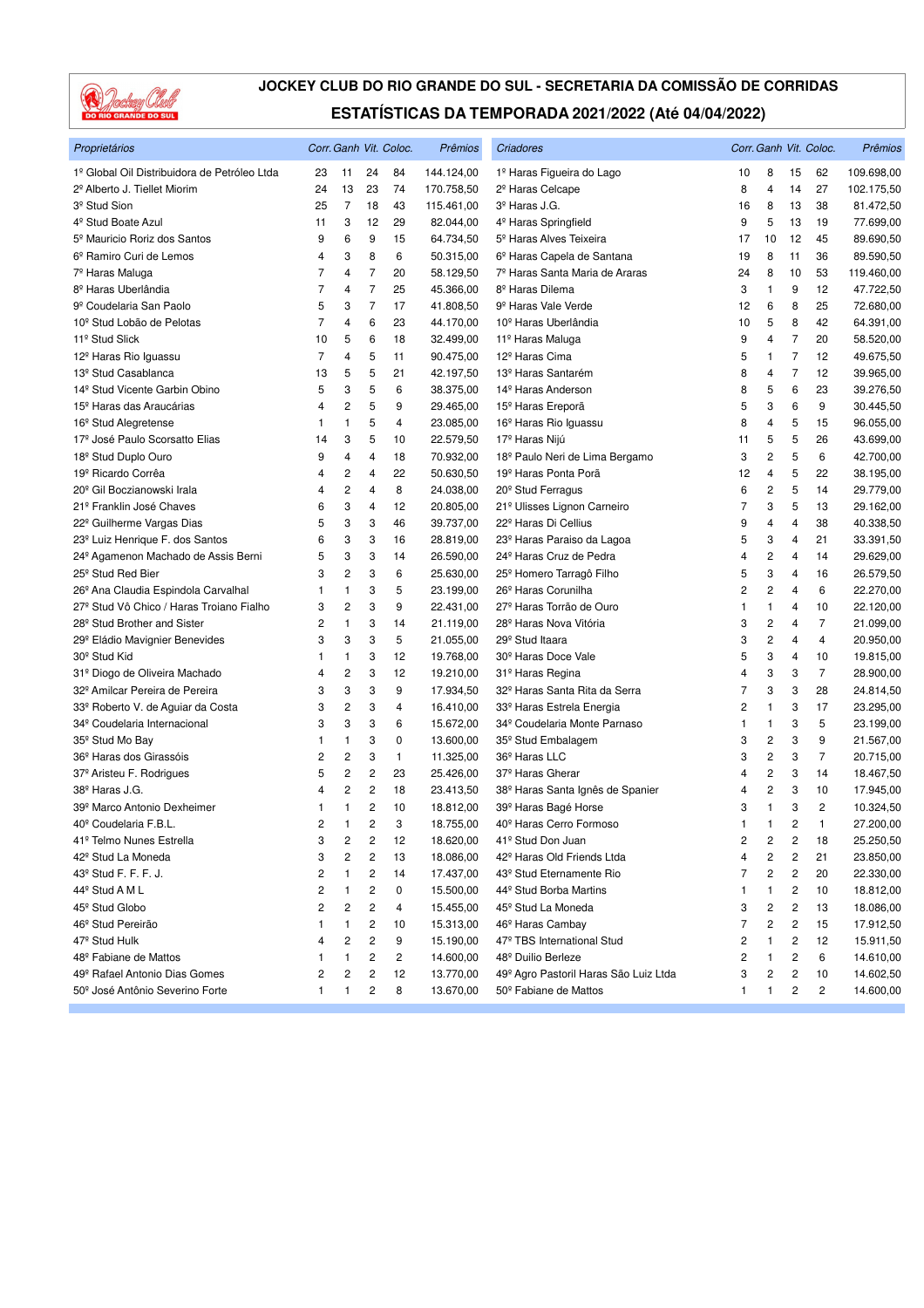

| Criadores (2 anos)                           |   |                |                | Corr. Ganh Vit. Coloc.  | Prêmios   | Reprodutores (2 anos)                             |                |                |              | Corr. Ganh Vit. Coloc. | Prêmios   |
|----------------------------------------------|---|----------------|----------------|-------------------------|-----------|---------------------------------------------------|----------------|----------------|--------------|------------------------|-----------|
| 1º Haras Capela de Santana                   | 6 | 3              | 5              | 10                      | 41.620,00 | 1º Wired Bryan-USA(Stormy Atlantic)               | 6              | $\overline{4}$ | 6            | 3                      | 39.355,00 |
| 2 <sup>º</sup> Haras Vale Verde              | 4 | $\mathbf{1}$   | $\overline{c}$ | $\overline{7}$          | 22.890,00 | 2 <sup>º</sup> Victory Is Ours-(Northern Afleet)  | 4              | $\mathbf{1}$   | 2            | $\overline{7}$         | 22.890,00 |
| 3º Haras Paraiso da Lagoa                    | 2 | $\overline{c}$ | $\overline{c}$ | 6                       | 18.705,00 | 3º Embaixador Inglês-SP(First American)           | 2              | $\overline{c}$ | 2            | 6                      | 18.705,00 |
| 4 <sup>º</sup> Haras Santa Maria de Araras   | 5 | $\overline{c}$ | $\overline{2}$ | 5                       | 16.110,00 | 4 <sup>º</sup> Kentuckian-(Tiznow)                | 2              | $\mathbf{1}$   | 1            | $\mathbf{1}$           | 65.530,00 |
| 5 <sup>°</sup> Haras Nijú                    | 5 | 2              | 2              | 3                       | 14.045,00 | 5 <sup>°</sup> Tokay-(Wild Event)                 | 4              | $\mathbf{1}$   | 1            | 9                      | 14.720,00 |
| 6 <sup>º</sup> Haras Rio Iguassu             | 1 | $\mathbf{1}$   | $\mathbf{1}$   | 0                       | 65.000,00 | 6º Goldikovic-(Galileo)                           | 5              | $\mathbf{1}$   | 1            | 6                      | 10.015,00 |
| 7º Haras Alves Teixeira                      | 3 | $\mathbf{1}$   | 1              | 1                       | 8.550,00  | 7º Billion Dollar-(Put It Back)                   | 3              | $\mathbf{1}$   | 1            | 2                      | 9.610,00  |
| 8 <sup>º</sup> Homero Tarragô Filho          | 2 | $\mathbf{1}$   | 1              | $\overline{4}$          | 8.480,00  | 8 <sup>°</sup> Adriano-(A.P. Indy)                | 1              | $\mathbf{1}$   | 1            | 2                      | 8.690,00  |
| 9 <sup>º</sup> Haras Palmerini               | 2 | $\mathbf{1}$   | $\mathbf{1}$   | 3                       | 8.215,00  | 9º La Fúria Negra-PR(Mensageiro Alado)            | 2              | $\mathbf{1}$   | 1            | 4                      | 8.480,00  |
| 10 <sup>°</sup> Eládio Mavignier Benevides   | 1 | $\mathbf{1}$   | $\overline{1}$ | $\overline{c}$          | 8.160,00  | 10 <sup>°</sup> Salto-(Pivotal)                   | 2              | $\mathbf{1}$   | 1            | 3                      | 8.215,00  |
| 11º Stud Globo                               | 1 | $\mathbf{1}$   | $\mathbf{1}$   | $\overline{c}$          | 6.765,00  | 11º Alcorano-(Public Purse)                       | 2              | $\mathbf{1}$   | 1            | 3                      | 7.295,00  |
| 12 <sup>º</sup> Haras Anderson               | 1 | $\mathbf{1}$   | $\mathbf{1}$   | $\mathbf{1}$            | 5.830,00  | 12º Emcee-(Unbridled'S Song)                      | $\overline{c}$ | $\mathbf{1}$   | $\mathbf{1}$ | $\mathbf{1}$           | 5.830,00  |
| 13º Adolpho Smith de Vasconcellos Crippa     | 1 | $\overline{1}$ | $\overline{1}$ | 0                       | 5.300,00  | 12º Phone Time-(Gilded Time (USA))                | 1              | $\mathbf{1}$   | 1            | 1                      | 5.830,00  |
| 14 <sup>º</sup> Aluizio Merlin Ribeiro       | 1 | $\mathbf 0$    | 0              | 1                       | 19.500,00 | 14 <sup>°</sup> Que Fenômeno-(Northern Afleet)    | 1              | $\mathbf{1}$   | 1            | 0                      | 5.300,00  |
| 15 <sup>º</sup> Haras Cima                   | 1 | 0              | 0              | $\mathbf{1}$            | 13.000,00 | 15 <sup>°</sup> Quiz Kid-(Forestry)               | 1              | 0              | 0            | $\mathbf{1}$           | 19.500,00 |
| 16 <sup>°</sup> Haras Free Way               | 1 | 0              | 0              | $\mathbf{1}$            | 6.500,00  | 16 <sup>°</sup> Forestry-(Storm Cat)              | 2              | $\mathbf 0$    | $\Omega$     | 2                      | 13.530,00 |
| 17 <sup>º</sup> Haras das Araucárias         | 2 | 0              | 0              | 6                       | 6.485,00  | 17º Tiger Heart-(Scatmandu)                       | 2              | 0              | 0            | 1                      | 6.500,00  |
| 18º Haras Santa Tereza do Bom Retiro         | 2 | 0              | 0              | 3                       | 3.710,00  | 18 <sup>º</sup> Redattore-(Roi Normand)           | 1              | 0              | 0            | 4                      | 5.720,00  |
| 19 <sup>º</sup> Haras Fidelis Hillmann       | 1 | 0              | 0              | 2                       | 3.200,00  | 19 <sup>°</sup> Koller-ARG(Orpen)                 | 4              | 0              | 0            | 4                      | 5.320,00  |
| 20 <sup>°</sup> Haras Celcape                | 1 | 0              | 0              | 2                       | 2.650,00  | 20 <sup>°</sup> Oliver Zip-USA(City Zip)          | 2              | 0              | 0            | 4                      | 5.180,00  |
| 21º Haras Quero-Quero do Sul                 | 1 | 0              | 0              | 2                       | 2.530,00  | 21 <sup>°</sup> West By East-(Blade Prospector)   | 1              | 0              | 0            | 3                      | 3.710,00  |
| 22 <sup>°</sup> Haras Ereporã                | 2 | 0              | 0              | 3                       | 2.385,00  | 22º Save The Tiger-ARG(Giant'S Causeway)          | 2              | 0              | 0            | 4                      | 2.090,00  |
| 23 <sup>°</sup> Beverly Hills Stud           | 1 | 0              | 0              | 1                       | 1.590,00  | 23 <sup>°</sup> Catch A Flight-(Giant'S Causeway) | 2              | 0              | 0            | 2                      | 1.590,00  |
| 24 <sup>°</sup> Haras Santa Ignês de Spanier | 1 | 0              | 0              | 3                       | 1.325,00  | 24 <sup>°</sup> War Secretary-(War Front)         | 1              | 0              | 0            | 1                      | 1.590,00  |
| 25 <sup>°</sup> Haras Di Cellius             | 1 | 0              | 0              | 1                       | 1.060,00  | 24 <sup>°</sup> Vettori-(Machiavellian)           | 1              | 0              | 0            | 1                      | 1.590,00  |
| 25 <sup>°</sup> Haras Maluga                 | 1 | 0              | 0              | 1                       | 1.060,00  | 26 <sup>°</sup> Union Avenue-USA(Gone West)       | 1              | $\mathbf 0$    | 0            | 3                      | 1.325,00  |
| 25 <sup>°</sup> Haras Gherar                 | 1 | 0              | 0              | 1                       | 1.060,00  | 27 <sup>°</sup> Hat Trick-(Sunday Silence)        | 1              | 0              | 0            | 1                      | 300,00    |
| 28 <sup>°</sup> Stud Villas de Aguiar        | 1 | 0              | 0              | $\overline{\mathbf{c}}$ | 530,00    | 28 <sup>°</sup> My Cherie Amour-(Ay Caramba)      | 1              | 0              | 0            | 1                      | 265,00    |
| 29º Ulisses Lignon Carneiro                  | 1 | 0              | 0              | 1                       | 530,00    | 28 <sup>°</sup> Totosão-(Spring Halo)             | 1              | 0              | 0            | 1                      | 265,00    |
| 29º Haras Santa Rita da Serra                | 1 | 0              | 0              | 1                       | 530,00    | 30 <sup>°</sup> Belo Acteon-(Acteon Man)          | 1              | 0              | 0            | 0                      | 0,00      |
| 29º Coudelaria Esmeralda                     | 1 | 0              | 0              | 1                       | 530,00    | 30º Taludo-(Music Prospector)                     | 1              | 0              | 0            | 0                      | 0,00      |
| 32º Stud Eternamente Rio                     | 1 | 0              | 0              | 1                       | 300,00    | 30 <sup>°</sup> Joe Owen-RS(Christine'S Outlaw)   | 2              | 0              | $\mathbf 0$  | 0                      | 0,00      |
| 33º Haras M.M.Barreta                        | 1 | 0              | 0              | 1                       | 265,00    | 30° Courtier-(Pioneerof The Nile)                 | 1              | 0              | 0            | 0                      | 0,00      |
| 33º Haras Doce Vale                          | 1 | $\mathbf 0$    | 0              | 1                       | 265,00    | 30° Sum Of The Parts-(Speightstown)               | 1              | 0              | $\mathbf 0$  | 0                      | 0,00      |
| 33 <sup>°</sup> Stud La Moneda               | 1 | 0              | 0              | 1                       | 265,00    |                                                   |                |                |              |                        |           |
| 36 <sup>°</sup> Stud Dharma                  | 1 | 0              | 0              | 0                       | 0,00      |                                                   |                |                |              |                        |           |
| 36 <sup>°</sup> Haras Campestre              | 2 | 0              | 0              | 0                       | 0,00      |                                                   |                |                |              |                        |           |
| 36 <sup>°</sup> Haras Cambay                 | 2 | 0              | 0              | 0                       | 0,00      |                                                   |                |                |              |                        |           |
| 36º Haras América do Sul                     | 1 | 0              | 0              | 0                       | 0,00      |                                                   |                |                |              |                        |           |
| 36 <sup>°</sup> Haras Charmville             | 1 | 0              | 0              | $\mathbf 0$             | 0,00      |                                                   |                |                |              |                        |           |
|                                              |   |                |                |                         |           |                                                   |                |                |              |                        |           |